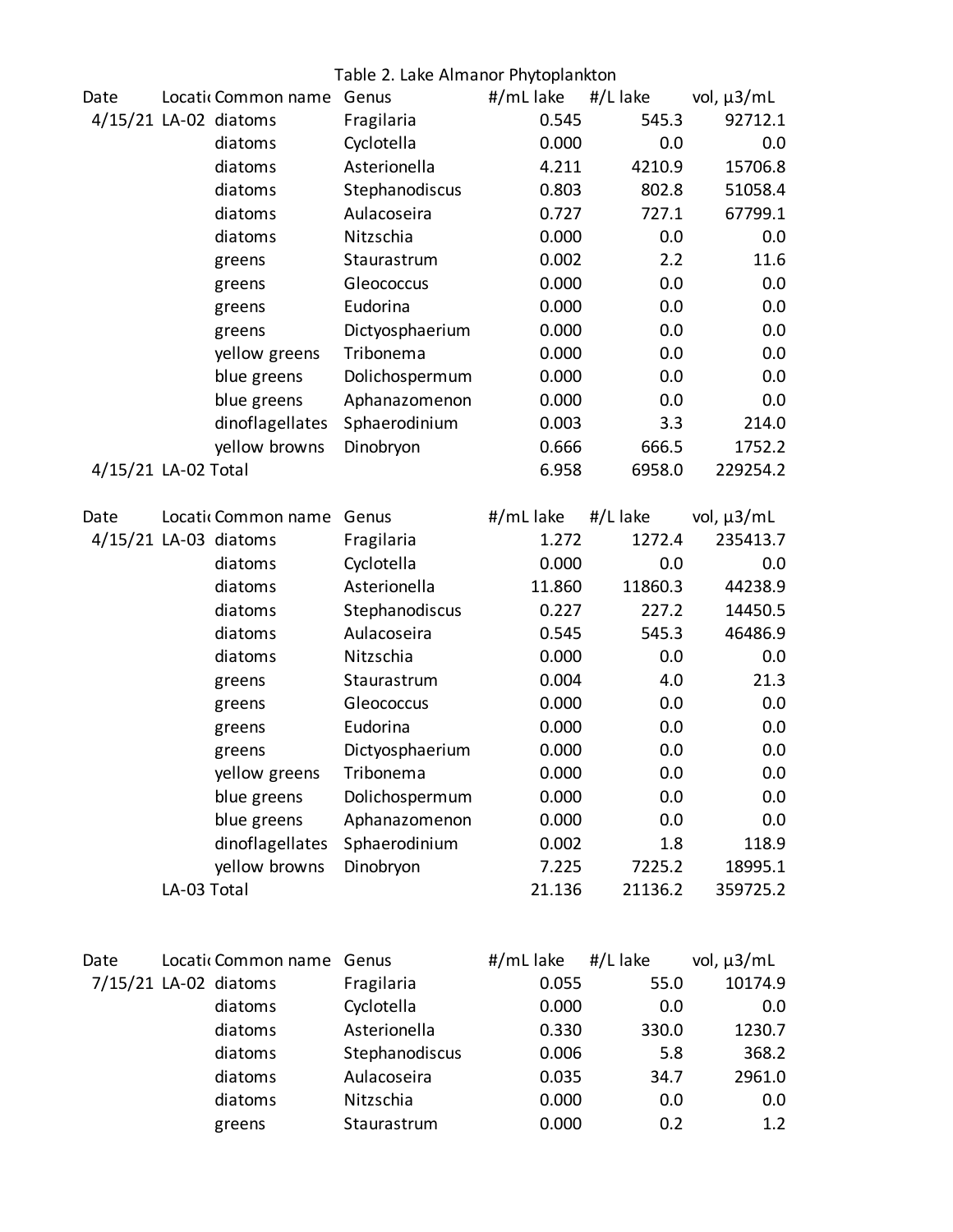|      | Table 2. Lake Almanor Phytoplankton |                       |                 |           |          |                 |
|------|-------------------------------------|-----------------------|-----------------|-----------|----------|-----------------|
|      |                                     | greens                | Gleococcus      | 0.023     | 23.2     | 12.0            |
|      |                                     | greens                | Eudorina        | 0.000     | 0.0      | 0.0             |
|      |                                     | greens                | Dictyosphaerium | 0.000     | 0.0      | 0.0             |
|      |                                     | yellow greens         | Tribonema       | 0.000     | 0.0      | 0.0             |
|      |                                     | blue greens           | Dolichospermum  | 0.000     | 0.2      | 21.6            |
|      |                                     | blue greens           | Aphanazomenon   | 0.000     | 0.0      | 0.0             |
|      |                                     | blue greens           | Lyngbya         | 0.006     | 5.8      | 3766.5          |
|      |                                     | dinoflagellates       | Sphaerodinium   | 0.000     | 0.5      | 30.3            |
|      |                                     | yellow browns         | Dinobryon       | 0.009     | 8.7      | 22.8            |
|      |                                     | yellow browns         | Ceratium        | 0.009     | 8.7      | 46.2            |
|      |                                     |                       |                 | 0.473     | 472.7    | 18635.4         |
|      |                                     |                       |                 |           |          |                 |
| Date |                                     | Locati Common name    | Genus           | #/mL lake | #/L lake | vol, µ3/mL      |
|      |                                     | 7/15/21 LA-03 diatoms | Fragilaria      | 0.050     | 49.6     | 6781.6          |
|      |                                     | diatoms               | Cyclotella      | 0.000     | 0.0      | 0.0             |
|      |                                     | diatoms               | Asterionella    | 0.025     | 24.8     | 92.5            |
|      |                                     | diatoms               | Stephanodiscus  | 0.003     | 2.6      | 168.2           |
|      |                                     | diatoms               | Aulacoseira     | 0.182     | 181.8    | 11496.8         |
|      |                                     | diatoms               | Nitzschia       | 0.000     | 0.0      | 0.0             |
|      |                                     | greens                | Staurastrum     | 0.001     | 0.7      | 3.5             |
|      |                                     | greens                | Gleococcus      | 0.033     | 33.0     | 17.2            |
|      |                                     | greens                | Eudorina        | 0.000     | 0.0      | 0.0             |
|      |                                     | greens                | Dictyosphaerium | 0.000     | 0.3      | 45.2            |
|      |                                     | yellow greens         | Tribonema       | 0.000     | 0.0      | 0.0             |
|      |                                     | blue greens           | Dolichospermum  | 0.000     | 0.0      | 0.0             |
|      |                                     | blue greens           | Aphanazomenon   | 0.000     | 0.0      | 0.0             |
|      |                                     | blue greens           | Lyngbya         | 0.020     | 19.8     | 10981.6         |
|      |                                     | dinoflagellates       | Sphaerodinium   | 0.000     | 0.3      | 21.6            |
|      |                                     | yellow browns         | Dinobryon       | 0.003     | 3.3      | 8.7             |
|      |                                     | yellow browns         | Ceratium        | 0.025     | 24.8     | 131.9           |
|      | LA-03 Total                         |                       |                 | 0.341     | 341.1    | 29748.6         |
| Date |                                     | Locati Common name    | Genus           | #/mL lake | #/L lake | vol, $\mu$ 3/mL |
|      |                                     |                       |                 |           |          |                 |

| <b>DU LL</b> | LUCULI CUTTITIUTI HUITIC QUITUS |                 | $\pi$ / $\cdots$ $\cdots$ | $\pi$ / L $\mu$ NC | VUI, HJIIII |
|--------------|---------------------------------|-----------------|---------------------------|--------------------|-------------|
|              | 9/22/21 LA-02 diatoms           | Fragilaria      | 0.105                     | 104.9              | 17829.3     |
|              | diatoms                         | Cyclotella      | 0.010                     | 10.5               | 30.4        |
|              | diatoms                         | Asterionella    | 0.063                     | 62.9               | 234.7       |
|              | diatoms                         | Stephanodiscus  | 0.000                     | 0.0                | 0.0         |
|              | diatoms                         | Aulacoseira     | 0.024                     | 24.5               | 2154.7      |
|              | diatoms                         | Nitzschia       | 0.007                     | 7.0                | 3.6         |
|              | greens                          | Staurastrum     | 0.001                     | 0.7                | 3.7         |
|              | greens                          | Gleococcus      | 0.000                     | 0.0                | 0.0         |
|              | greens                          | Volvox          | 0.000                     | 0.1                | 1505.2      |
|              | greens                          | Dictyosphaerium | 0.000                     | 0.0                | 0.0         |
|              |                                 |                 |                           |                    |             |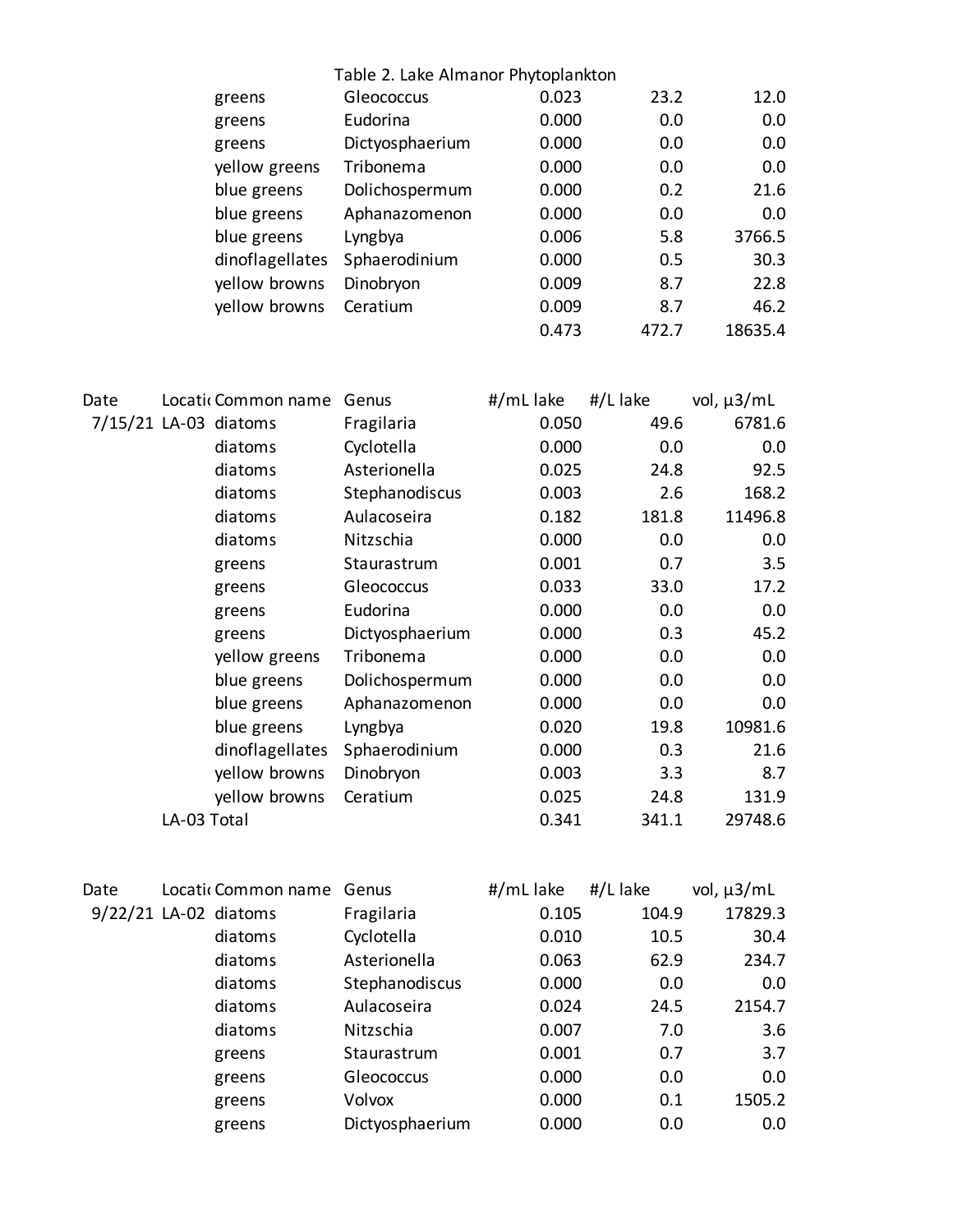|                       |             |                       | Table 2. Lake Almanor Phytoplankton |           |          |                 |
|-----------------------|-------------|-----------------------|-------------------------------------|-----------|----------|-----------------|
|                       |             | yellow greens         | Tribonema                           | 0.000     | 0.0      | 0.0             |
|                       |             | blue greens           | Dolichospermum                      | 0.000     | 0.0      | 0.0             |
|                       |             | blue greens           | Aphanazomenon                       | 0.000     | 0.0      | 0.0             |
|                       |             | blue greens           | Lyngbya                             | 0.004     | 4.5      | 3184.0          |
|                       |             | dinoflagellates       | Sphaerodinium                       | 0.000     | 0.1      | 9.2             |
|                       |             | yellow browns         | Dinobryon                           | 0.045     | 45.4     | 119.5           |
|                       |             | yellow browns         | Ceratium                            | 0.000     | 0.0      | 0.0             |
|                       | LA-02 Total |                       |                                     | 0.261     | 260.6    | 25074.3         |
|                       |             |                       |                                     |           |          |                 |
| Date                  |             | Locati Common name    | Genus                               | #/mL lake | #/L lake | vol, $\mu$ 3/mL |
| 9/22/21 LA-03 diatoms |             |                       | Fragilaria                          | 0.248     | 247.9    | 42141.9         |
|                       |             | diatoms               | Cyclotella                          | 0.028     | 27.5     | 79.9            |
|                       |             | diatoms               | Asterionella                        | 0.220     | 220.3    | 821.8           |
|                       |             | diatoms               | Stephanodiscus                      | 0.028     | 27.5     | 1751.6          |
|                       |             | diatoms               | Aulacoseira                         | 1.652     | 1652.4   | 124758.4        |
|                       |             | diatoms               | Nitzschia                           | 0.014     | 13.8     | 7.2             |
|                       |             | greens                | Staurastrum                         | 0.000     | 0.0      | 0.0             |
|                       |             | greens                | Gleococcus                          | 0.069     | 68.9     | 35.8            |
|                       |             | greens                | Volvox                              | 0.005     | 5.0      | 53367.2         |
|                       |             | greens                | Dictyosphaerium                     | 0.000     | 0.0      | 0.0             |
|                       |             | yellow greens         | Tribonema                           | 0.000     | 0.0      | 0.0             |
|                       |             | blue greens           | Dolichospermum                      | 0.083     | 82.6     | 7700.3          |
|                       |             | blue greens           | Aphanazomenon                       | 0.000     | 0.0      | 0.0             |
|                       |             | blue greens           | Lyngbya                             | 0.000     | 0.0      | 0.0             |
|                       |             | dinoflagellates       | Sphaerodinium                       | 0.014     | 13.8     | 902.0           |
|                       |             | yellow browns         | Dinobryon                           | 0.606     | 605.9    | 1592.9          |
|                       |             | yellow browns         | Ceratium                            | 0.000     | 0.0      | 0.0             |
|                       | LA-03 Total |                       |                                     | 2.966     | 2965.6   | 233158.9        |
| Date                  |             | Locatic Common name   | Genus                               | #/mL lake | #/L lake | vol, $\mu$ 3/mL |
|                       |             | 11/8/21 LA-02 diatoms | Fragilaria                          | 0.355     | 355.0    | 65684.7         |
|                       |             | diatoms               | Cyclotella                          | 0.213     | 213.0    | 617.7           |
|                       |             | diatoms               | Asterionella                        | 1.903     | 1902.9   | 7097.7          |
|                       |             | diatoms               | Stephanodiscus                      | 0.000     | 0.0      | 0.0             |
|                       |             | diatoms               | Aulacoseira                         | 0.284     | 284.0    | 16915.7         |
|                       |             | diatoms               | Nitzschia                           | 0.000     | 0.0      | 0.0             |
|                       |             | greens                | Staurastrum                         | 0.000     | 0.1      | 0.6             |
|                       |             | greens                | Gleococcus                          | 0.014     | 14.2     | 7.4             |
|                       |             | greens                | Volvox                              | 0.001     | 1.1      | 12230.0         |
|                       |             | greens                | Dictyosphaerium                     | 0.000     | 0.0      | 0.0             |
|                       |             | yellow greens         | Tribonema                           | 0.000     | 0.0      | 0.0             |
|                       |             | blue greens           | Dolichospermum                      | 0.000     | 0.0      | 0.0             |
|                       |             | blue greens           | Aphanazomenon                       | 0.114     | 113.6    | 426.2           |